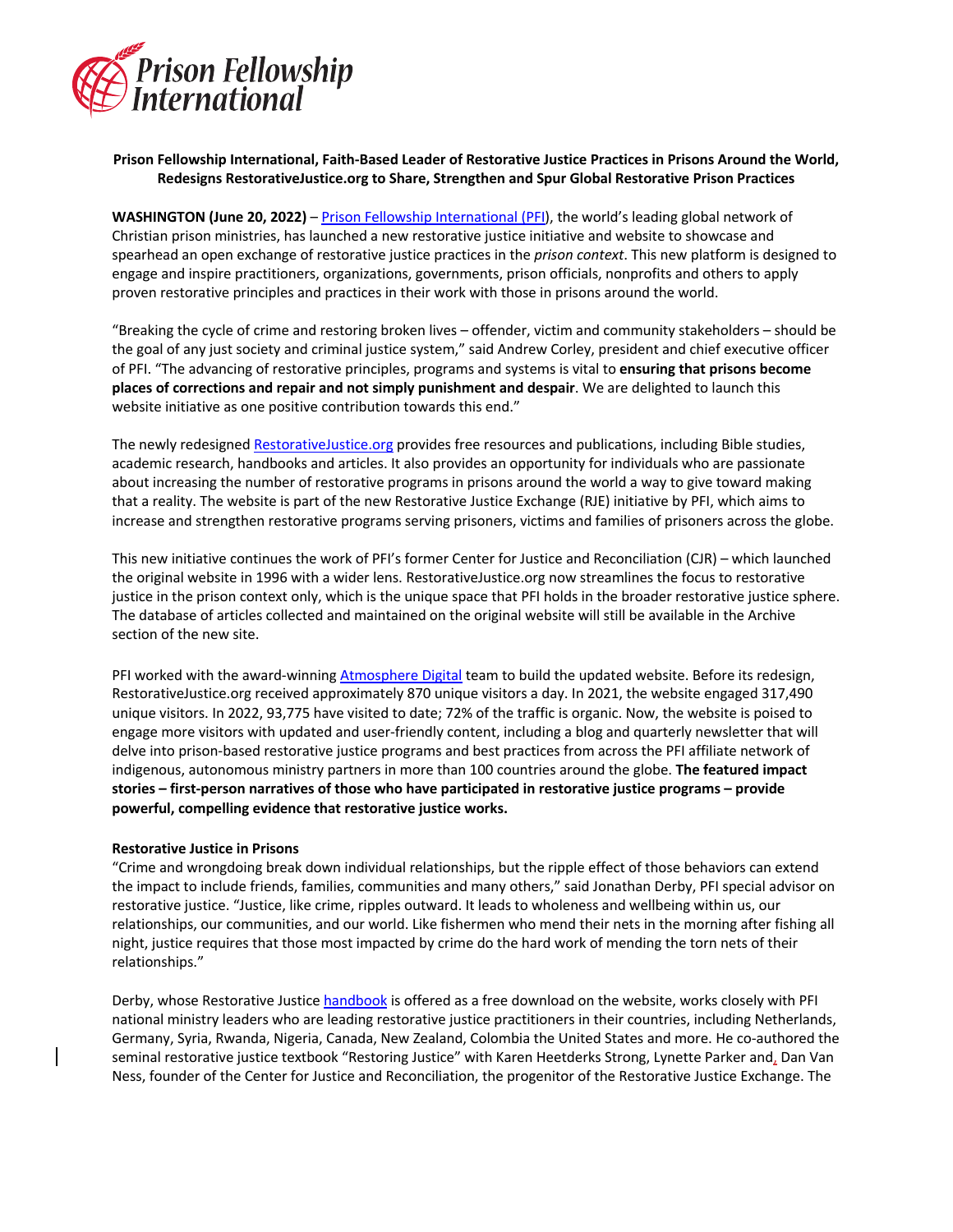sixth edition of the textbook was released May 2022, to reflect the growing concept and recent trends of restorative justice.

## **Restorative Justice Movement**

PFI is prisoner-focused (offender sphere), but often works with families of prisoners, who are harmed by crime as secondary victims (the victim sphere), and with church communities to mobilize volunteers (community sphere).

While there is general agreement about the meaning of restorative justice, there is no consensus about a precise definition. According to the "UN Handbook on Restorative Justice Programmes" (which former PFI vice president Dan Van Ness helped to write), restorative process is any process in which the victim and the offender and, where appropriate, any other individuals or community members affected by a crime participate together actively in the resolution of matters arising from the crime, generally with the help of a facilitator.

In the prison context, PFI defines restorative justice as: A response to wrongdoing that prioritizes repairing harm, to the extent possible, caused or revealed by the wrongful behavior. The stakeholders impacted most by the wrongdoing cooperatively decide how to repair victim harm, hold offenders accountable and strengthen the community's relational health and safety.

In the PFI network of global affiliates, the three core elements of restorative justice are the interconnected concepts of encounter, repair and transform. Each element is discrete and essential. Together they represent a journey toward wellbeing and wholeness that victims, offenders and community members can experience. Encounter leads to repair, and repair leads to transformation. These steps equip practitioners to actualize restorative justice in real ways.

## **PFI's Restorative Justice Roots**

PFI works to achieve its vision of a future in which restorative justice is the normal response to crime. For this to take place, there must be changes in perspectives, policies and practices. As a non-governmental organization (NGO), PFI maintains special consultative status with the UN Economic and Social Council (ECOSOC) and has participated in the UN Alliance of NGOs on Crime Prevention and Criminal Justice.

PFI launched its innovative Sycamore Tree Project in 1996, which is based on the biblical concept of shalom. In this initiative, prisoners and unrelated victims meet in an encounter to discuss the crime, its impact, and how to repair the harm. Participants study the Book of Luke over eight, small-group sessions, while discussing concepts of responsibility, repentance, and making amends. Studies show that offenders who go through the course have significant changes in attitudes so they no longer view crime as acceptable, making it less likely they will re-offend once released. Currently, it operates in nine countries -- Nigeria, South Africa, The Gambia, Zambia, Lebanon, Spain, Chile, Colombia and Uruguay.

PFI's restorative justice history also involves Communities of Restoration, which are based on an innovative methodology (called the "APAC Methodology") developed in 1972 by an organization that is now Prison Fellowship Brazil. APAC (the acronym for the Portuguese saying 'Loving Your Neighbor You Will Love Christ') is a unique, powerful, community-based experience in prison reform that has been celebrated and replicated worldwide. Currently, 45 APAC prisons in Brazil and 10 Prison Fellowship affiliates outside of Brazil run APAC-based Communities of Restoration. Many more are working to adapt and apply specific APAC best practices within their own cultural context.

**During this week's June 22-25 Congress of APACs in Brazil, Corley will celebrate the Jubilee Year of APAC and cast a vision for the future of the APAC Method when he addresses the gathering of an estimated 500 practitioners, partners, volunteers, academics and authorities from Brazil and other countries.** 

###